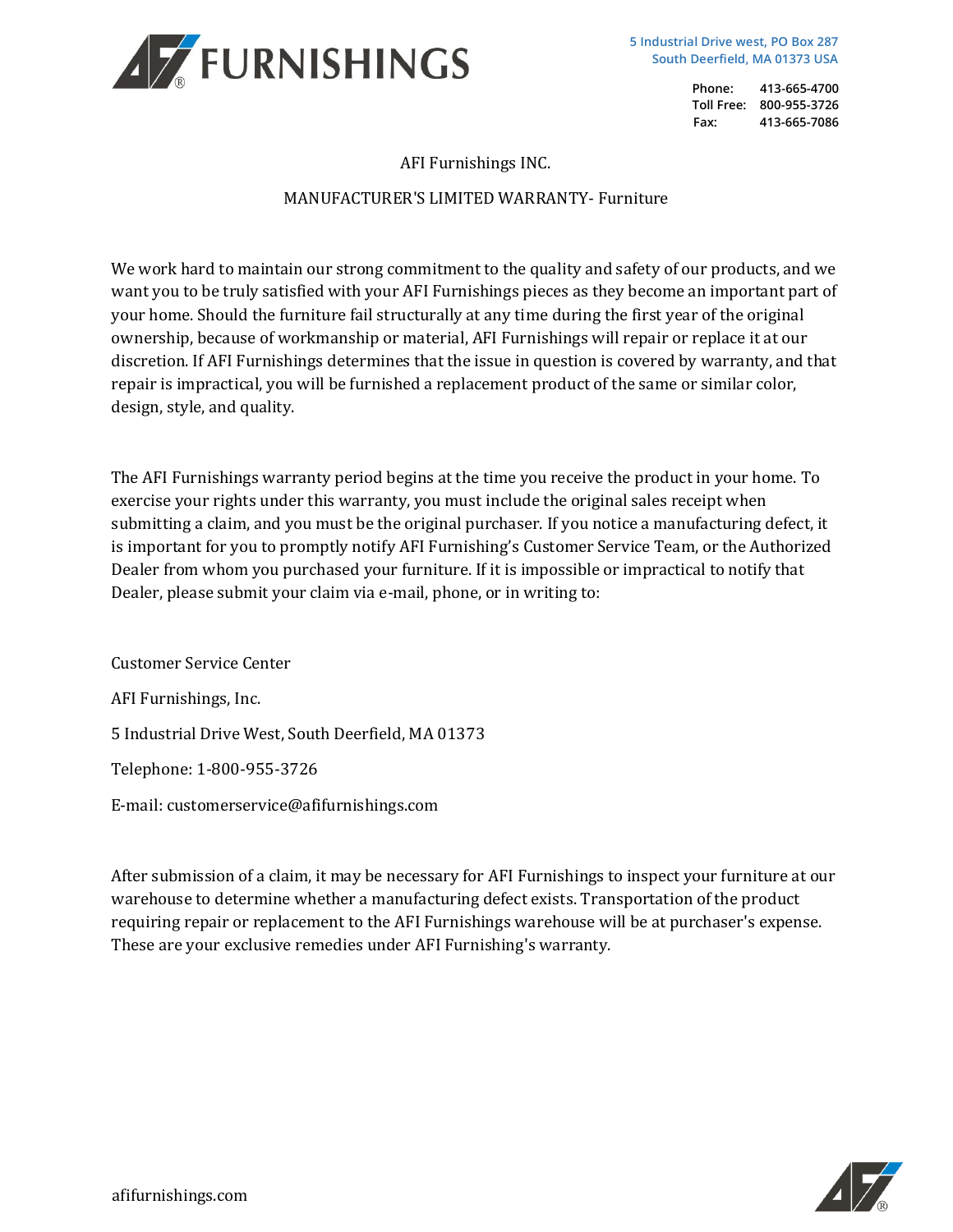

**5 Industrial Drive west, PO Box 287 South Deerfield, MA 01373 USA**

> **Phone: 413-665-4700 Toll Free: 800-955-3726 Fax: 413-665-7086**

### **WARRANTY TERMS**

Wood Furniture

The limited warranty on structural or manufacturing defects in wood furniture products, which includes beds, case goods, dining, desks, bookcases, etc., is for one year from the time you receive the product in your home. Please note that seasonal wood movement on solid wood products and checking on veneer tops are normal and are not considered warranty issues.

### Dining Chairs and Office Chairs

The limited warranty on Dining Chairs and Office Chairs (excluding fabric or leather coverings which are not warranted) is one year from the time you receive the product in your home.

### Finishes

The limited warranty on AFI Furnishings finishes is one year from the time you receive the product in your home.

### Mechanical Devices

The limited warranty on mechanical devices such as clock mechanisms, pocket door mechanisms, recliner mechanisms, sleeper mechanisms, swivel, and swivel rocker mechanisms (excluding fabric or leather coverings which are not warranted) is one year from the time you receive the product in your home.

# Metal Bed Frames

The limited warranty on AFI Furnishings Metal Bed Frames is one year from the time you receive the product in your home.

# Fine Upholstery & Leather

AFI Furnishings offers a comprehensive warranty on our upholstered products, with the understanding that upholstered furniture is inherently more prone to wear and tear from normal household use than solid wood furniture. The limited warranty on cushion cores and spring units is one year from the time you receive the product into your home. Fabrics and leathers are not

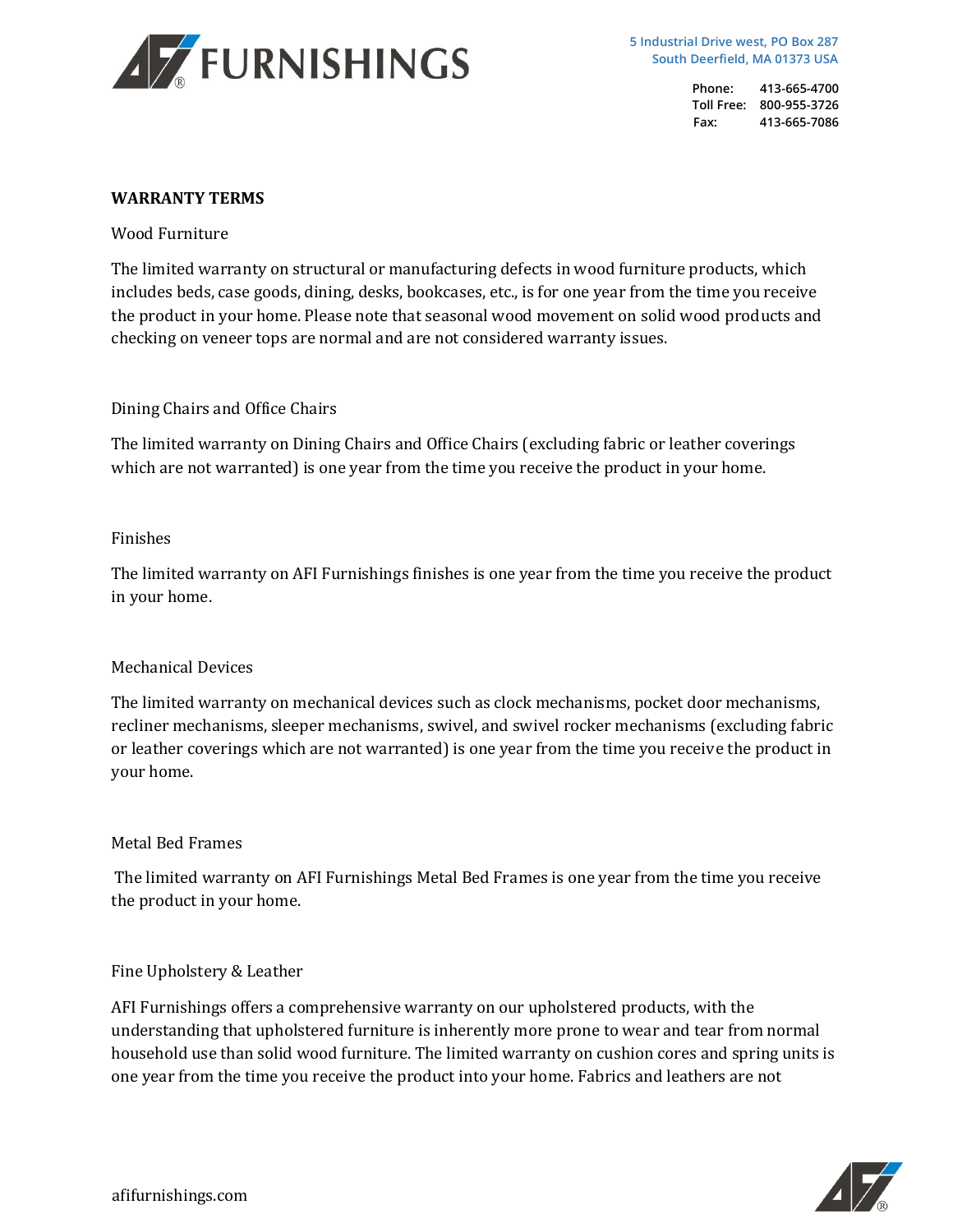

covered by this warranty (see below). See previous paragraph for warranty terms on mechanical devices in recliners, sleep sofas, etc.

### Coverings

Fabrics and leather coverings on all AFI Furnishings upholstered furniture, provided and applied by AFI Furnishings or the customer, are not covered by this warranty.

### LIMITATIONS AND EXCLUSIONS

The following will limit or exclude coverage under this warranty:

### Implied Warranties

Implied warranties, including implied warranties of merchantability or fitness for a particular purpose, are limited in time to the term of your limited warranty stated herein. All implied warranties are specifically denied after the limited warranty has expired. By "implied warranties", AFI Furnishings means warranties that the law sometimes implies to have been given by the seller even though they are not set out in writing. (Some states do not allow an exclusion or limitation on how long an implied warranty lasts, so the above limitations or exclusion may not apply to you.)

# Place of Purchase

This limited warranty is valid only in connection with the original purchase of new products from AFI Furnishings and authorized dealers and extends from the original purchase date of the original product purchased. An "original purchaser," for the purposes of this Limited Warranty, is an individual or entity who purchases the product directly from AFI Furnishings or an authorized retailer of AFI Furnishings with the intent to use the product for personal consumer use and not for commercial or industrial use and not with the intent to resell the product. An "authorized retailer," for purposes of this Limited Warranty, is an individual or entity authorized by AFI Furnishings to sell product directly to original purchasers. An individual or entity that purchases the product from whatever source with the intent to resell the product is an unauthorized reseller ("unauthorized reseller").

### Household Use

This warranty applies only when you have purchased the AFI Furnishings products for your own normal indoor household use (including use as a gift to another for household purposes) and not

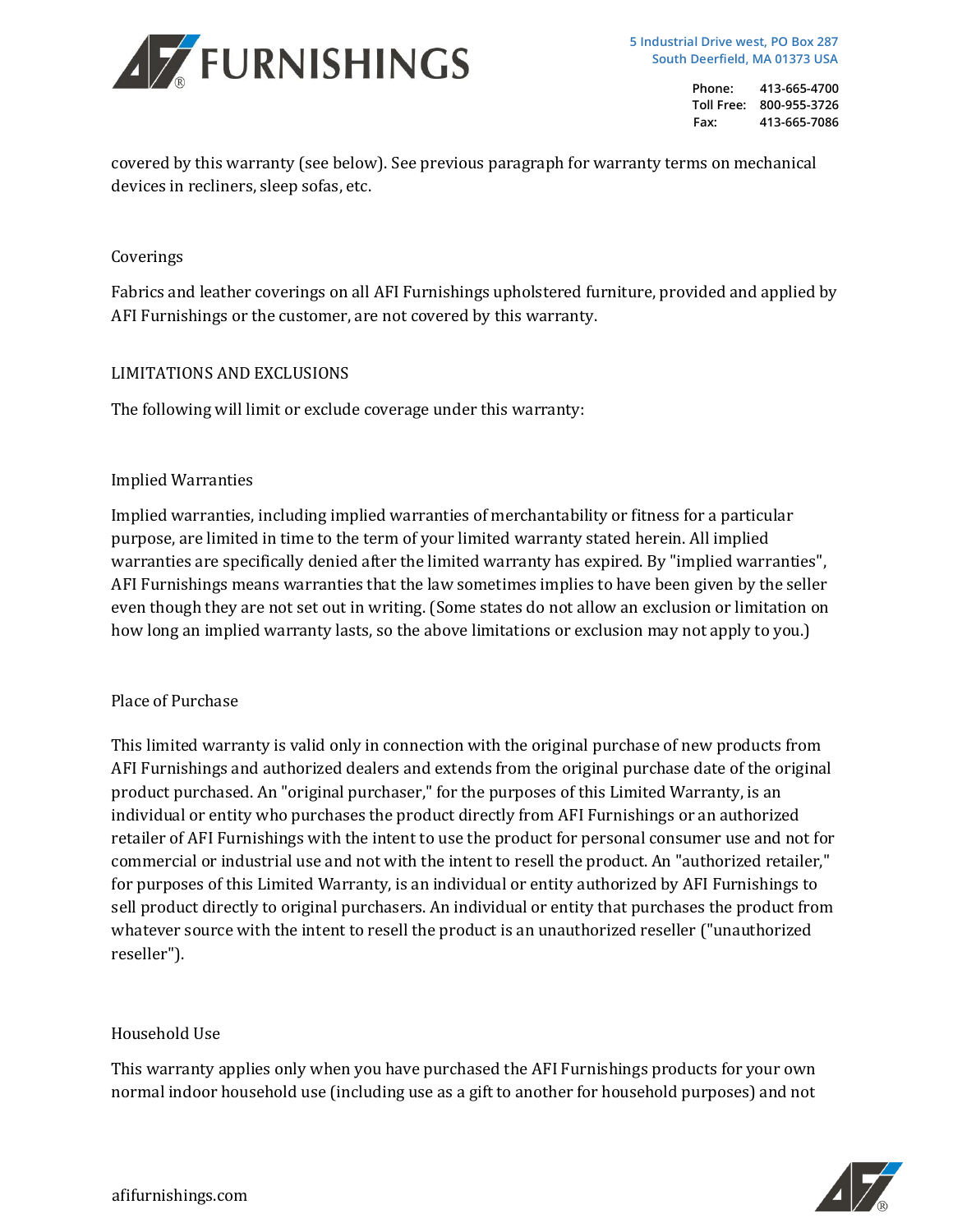

for resale or commercial use, which includes rental, business, institutional or other non-residential use.

# Improper Care and Use

Your AFI Furnishings products require some routine maintenance to maintain its beauty and structural integrity. Please take care to treat your AFI Furnishings products like the fine pieces they are. Proper care and use are essential to preserving your rights under this warranty. AFI Furnishings will not repair or replace your furniture if improper maintenance or improper use causes damage. This warranty does not apply if your AFI Furnishings product is damaged by the use of detergents, abrasives, or other improper cleaning agents.

### Accidents, Abuse and Normal Wear and Tear

This warranty does not cover damage resulting from negligence, abuse, normal wear and tear, or accidents: including burns, cuts, scratches, tears, scuffs, watermarks, sun damage, extreme temperatures, indentations, or pet damage. Damage occurring during the delivery or set up of your AFI Furnishings products in your home is not covered by this warranty and should be addressed with the party making delivery.

### Storage Facilities

Storage facilities are prone to drastic changes in humidity and temperature, even if they claim to be climate controlled. Any defect to the structure or finish on a product that is noted during or immediately following prolonged storage in a storage facility will not be covered under warranty.

### Product Modification

Any product modification by dealer, consumer, or other parties not authorized by AFI Furnishings will void this warranty.

Floor Samples or Products Purchased "AS IS"

This warranty does not cover products designated "AS IS" at the time of purchase. This Limited Warranty does not apply to floor models or to products sold by unauthorized resellers, including without limitation, unauthorized resellers on third party websites. Unauthorized resellers are not "original purchasers" for the purpose of this Limited Warranty. If purchaser is not the original